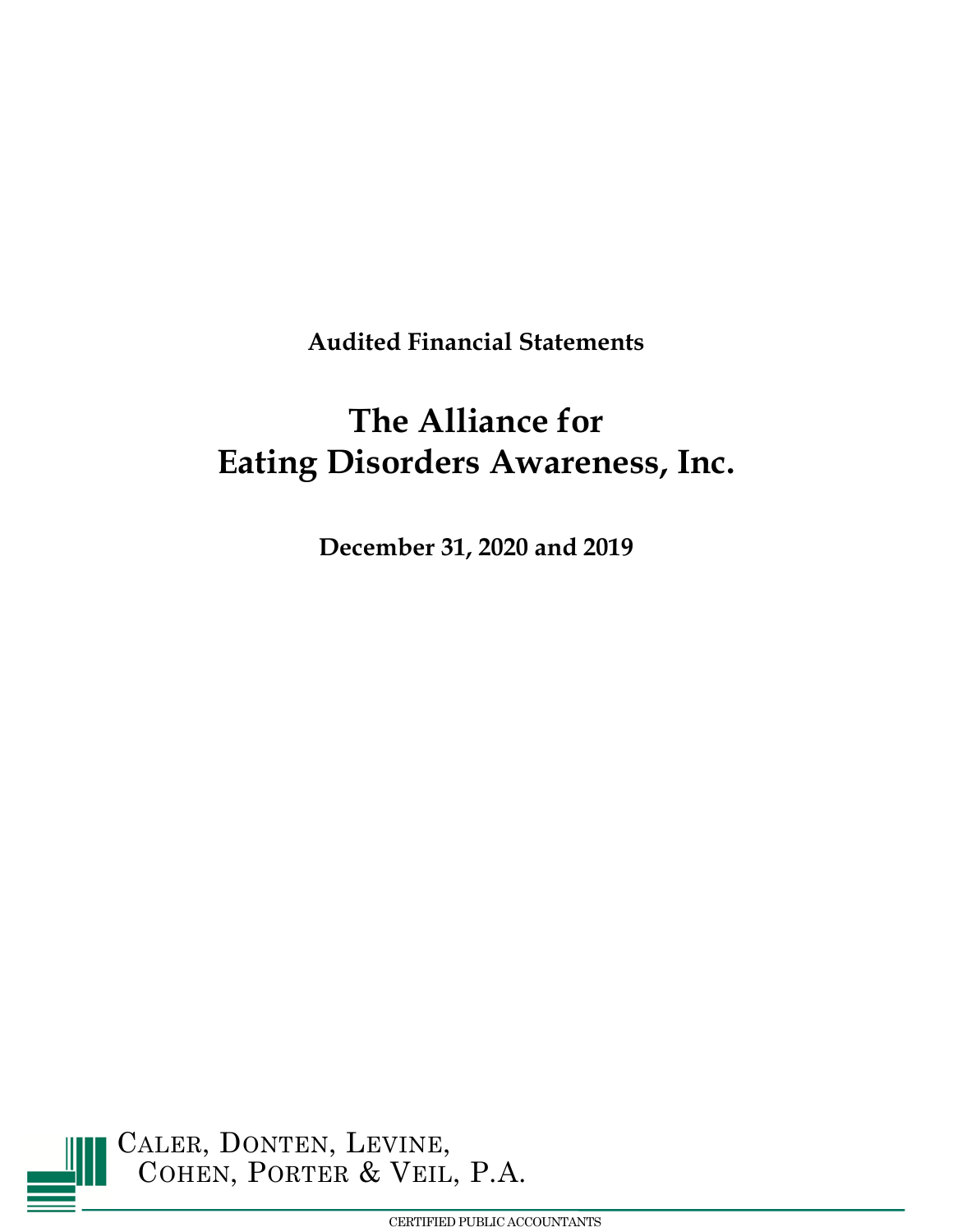# AUDITED FINANCIAL STATEMENTS

# DECEMBER 31, 2020 AND 2019

# 

# AUDITED FINANCIAL STATEMENTS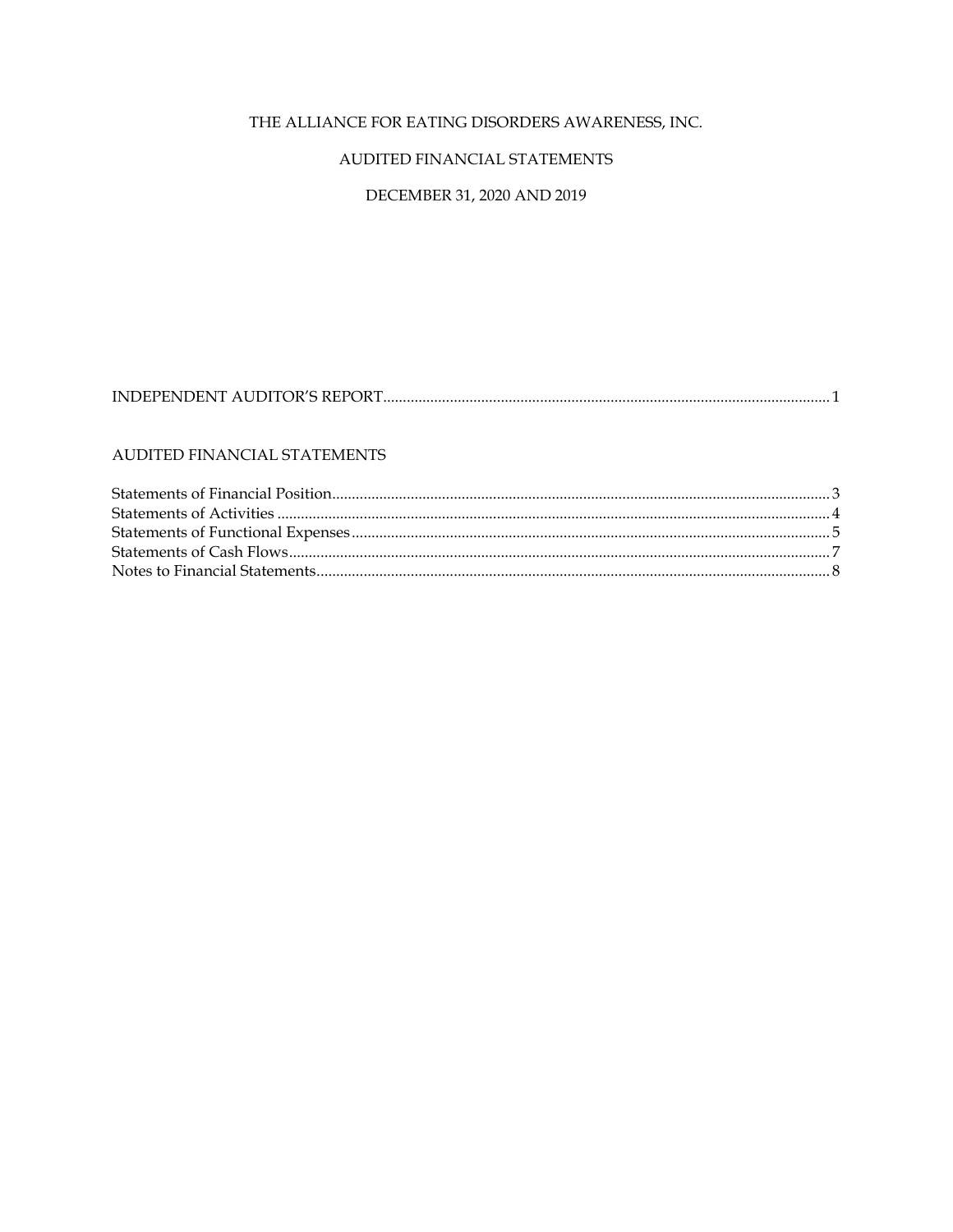

CALER, DONTEN, LEVINE, COHEN, PORTER & VEIL, P.A.

JOHN C. COURTNEY, CPA, JD<br>DAVID S. DONTEN, CPA PATRICK E. MANGAN, CPA JAMES F. MULLEN, IV, CPA info@cdlcpa.com MICHAEL J. NALEZYTY, CPA THOMAS A. PENCE, JR., CPA SCOTT L. PORTER, CPA MARK D. VEIL, CPA MARTIN R. WOODS, CPA

CERTIFIED PUBLIC ACCOUNTANTS

WILLIAM K. CALER, JR., CPA 505 SOUTH FLAGLER DRIVE, SUITE 900 MEMBERS LAURA E. CLARK, CPA WEST PALM BEACH, FL 33401-5948 AMERICAN INSTITUTE OF TELEPHONE: (561) 832-9292

DAVID S. DONTEN, CPA AND THE SUITE OF THE SERVE OF THE SUITE SOLUTION OF THE SUITE ACCOUNT AND THE SUITE OF TH<br>THE STUART, FL 34994-1019 FLORIDA CERTIFIED PUBLIC ACCOUNT JAMES B. HUTCHISON, CPA STUART, FL 34994-1019 CERTIFIED PUBLIC ACCOUNTANTS TELEPHONE: (772) 872-2123

# Independent Auditor's Report

To the Board of Directors The Alliance for Eating Disorders Awareness, Inc. West Palm Beach, Florida

We have audited the accompanying financial statements of The Alliance for Eating Disorders Awareness, Inc. (the "Alliance", a not-for-profit organization), which comprise the statements of financial position as of December 31, 2020 and 2019, and the related statements of activities, functional expenses and cash flows for the years then ended, and the related notes to the financial statements.

## **Management's Responsibility for the Financial Statements**

Management is responsible for the preparation and fair presentation of these financial statements in accordance with U.S. generally accepted accounting principles; this includes the design, implementation, and maintenance of internal control relevant to the preparation and fair presentation of financial statements that are free from material misstatement, whether due to fraud or error.

## **Auditor's Responsibility**

Our responsibility is to express an opinion on these financial statements based on our audits. We conducted our audits in accordance with U.S. generally accepted auditing standards. Those standards require that we plan and perform the audit to obtain reasonable assurance about whether the financial statements are free from material misstatement.

An audit involves performing procedures to obtain audit evidence about the amounts and disclosures in the financial statements. The procedures selected depend on the auditor's judgment, including the assessment of the risks of material misstatement of the financial statements, whether due to fraud or error. In making those risk assessments, the auditor considers internal control relevant to the entity's preparation and fair presentation of the financial statements in order to design audit procedures that are appropriate in the circumstances, but not for the purpose of expressing an opinion on the effectiveness of the entity's internal control. Accordingly, we express no such opinion. An audit also includes evaluating the appropriateness of accounting policies used and the reasonableness of significant accounting estimates made by management, as well as evaluating the overall presentation of the financial statements.

We believe that the audit evidence we have obtained is sufficient and appropriate to provide a basis for our audit opinion.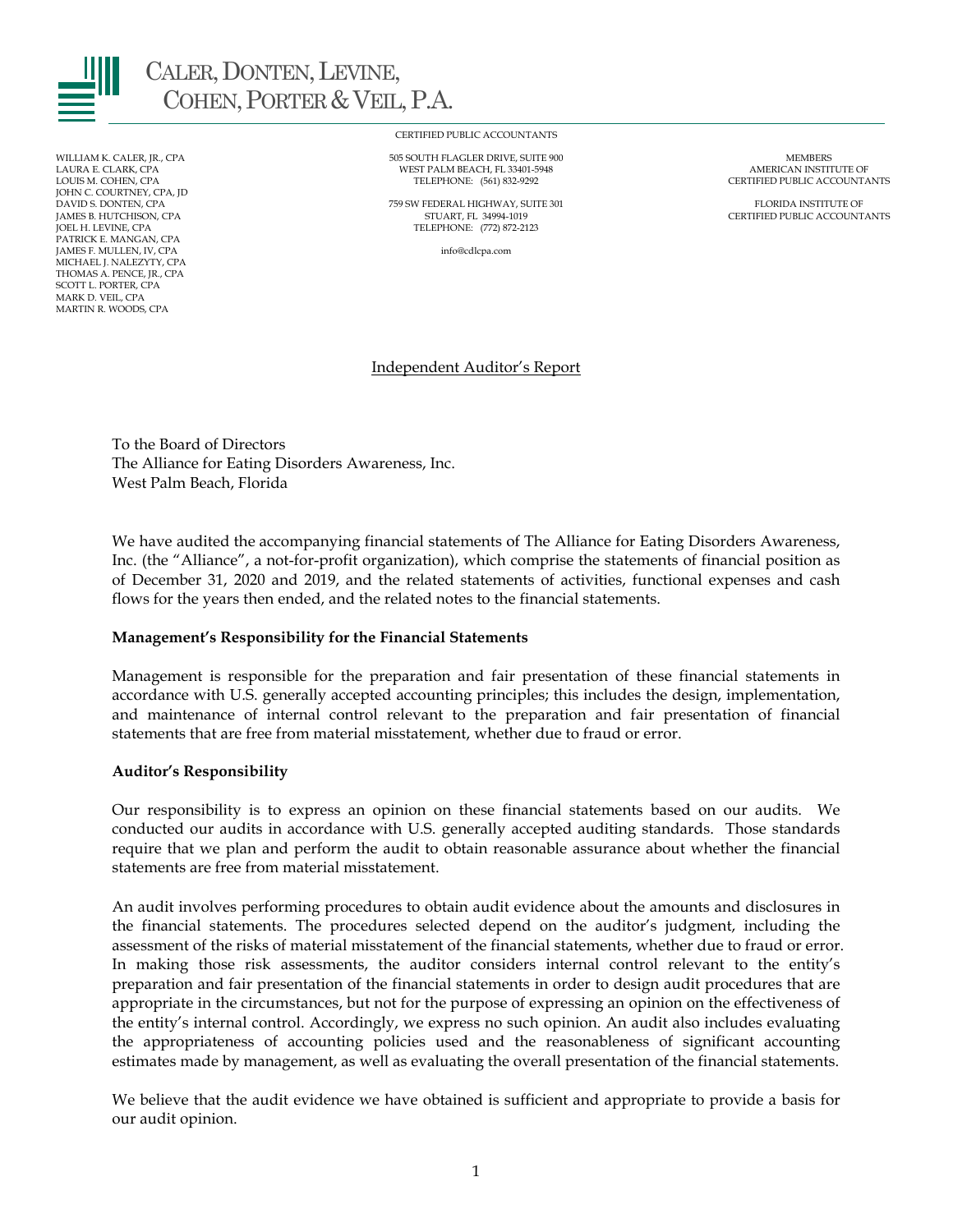**Opinion**

In our opinion, the financial statements referred to above present fairly, in all material respects, the financial position of The Alliance for Eating Disorders Awareness, Inc. as of December 31, 2020 and 2019, and the changes in its net assets and its cash flows for the years then ended in accordance with U.S. generally accepted accounting principles.

Caler, Donten, Levine,<br>Cohen, Parter & Veil, P.A.

West Palm Beach, Florida June 18, 2021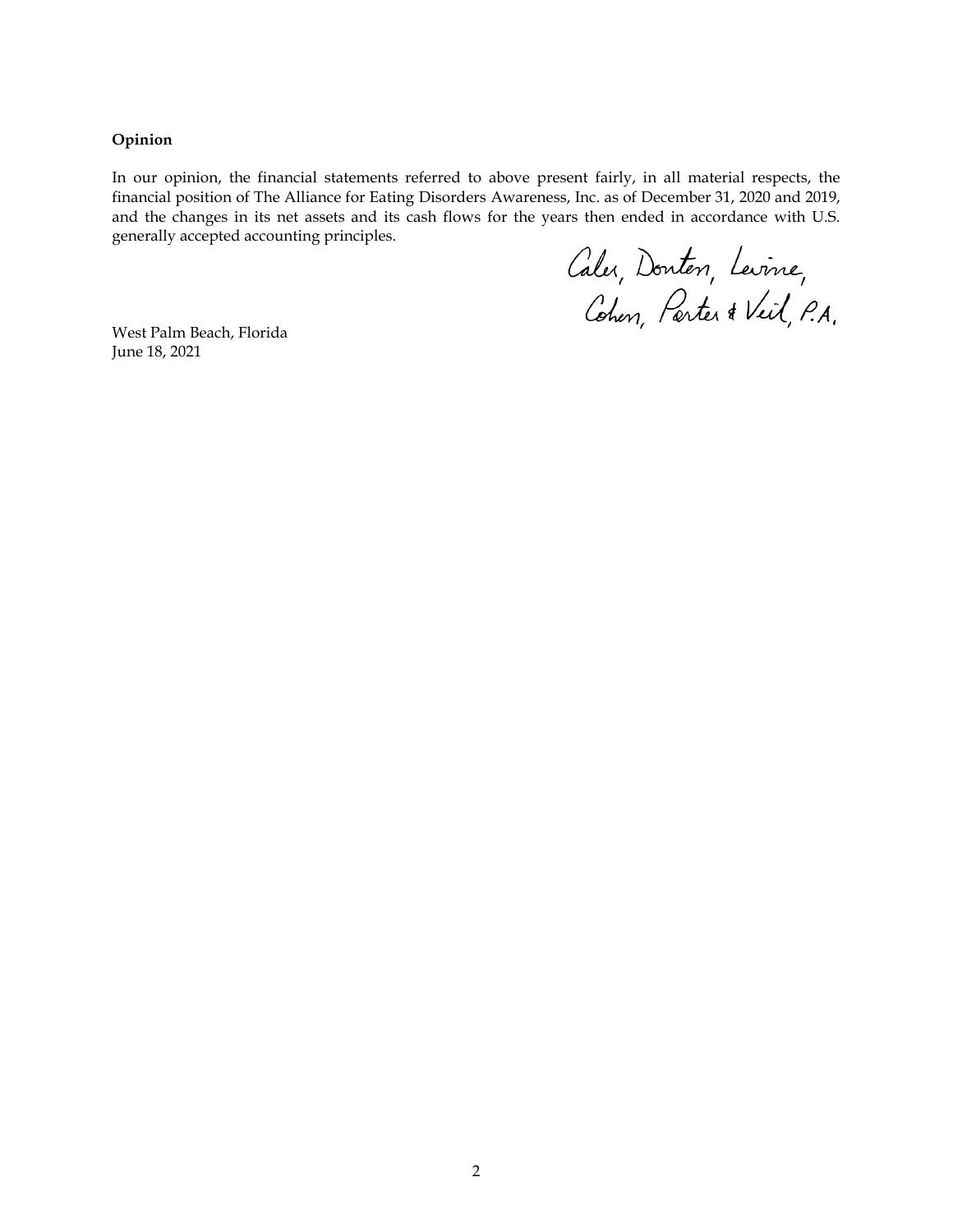# STATEMENTS OF FINANCIAL POSITION

# December 31, 2020 and 2019

|                                                           |                | 2020      | 2019            |
|-----------------------------------------------------------|----------------|-----------|-----------------|
| <b>ASSETS</b>                                             |                |           |                 |
| <b>CURRENT ASSETS</b>                                     |                |           |                 |
| Cash                                                      | \$             | 1,513,051 | \$<br>1,414,306 |
| Cash restricted for acquisition of property and equipment |                | 268,470   |                 |
| Lease incentive receivable                                |                | 116,530   |                 |
| Grant receivable                                          |                | 10,000    |                 |
| Investments                                               |                | 130,941   | 112,333         |
| Prepaid expenses                                          |                | 31,799    | 19,733          |
| TOTAL CURRENT ASSETS                                      |                | 2,070,791 | 1,546,372       |
| PROPERTY AND EQUIPMENT, net                               |                | 257,507   | 55,417          |
| <b>OTHER ASSET</b>                                        |                |           |                 |
| Security deposit                                          |                | 11,636    | 1,800           |
| <b>TOTAL ASSETS</b>                                       | \$             | 2,339,934 | \$<br>1,603,589 |
| <b>LIABILITIES AND NET ASSETS</b>                         |                |           |                 |
| <b>CURRENT LIABILITIES</b>                                |                |           |                 |
| Accounts payable                                          | $\mathfrak{S}$ | 21,506    | \$<br>21,074    |
| Accrued payroll and related liability                     |                |           | 28,672          |
| Refundable grant advance                                  |                |           | 31,917          |
| Payroll Protection Program loan payable                   |                | 85,900    |                 |
| Deferred revenue                                          |                | 125,236   | 124,520         |
| TOTAL CURRENT LIABILITIES                                 |                | 232,642   | 206,183         |
| NONCURRENT LIABILITY                                      |                |           |                 |
| Lease incentive liability                                 |                | 116,530   |                 |
| <b>TOTAL LIABILITIES</b>                                  |                | 349,172   |                 |
| <b>NET ASSETS</b>                                         |                |           |                 |
| Without donor restrictions                                |                | 1,461,430 | 1,251,466       |
| With donor restrictions                                   |                | 529,332   | 145,940         |
| <b>TOTAL NET ASSETS</b>                                   |                | 1,990,762 | 1,397,406       |
| TOTAL LIABILITIES AND NET ASSETS                          | \$             | 2,339,934 | \$<br>1,603,589 |

See notes to financial statements.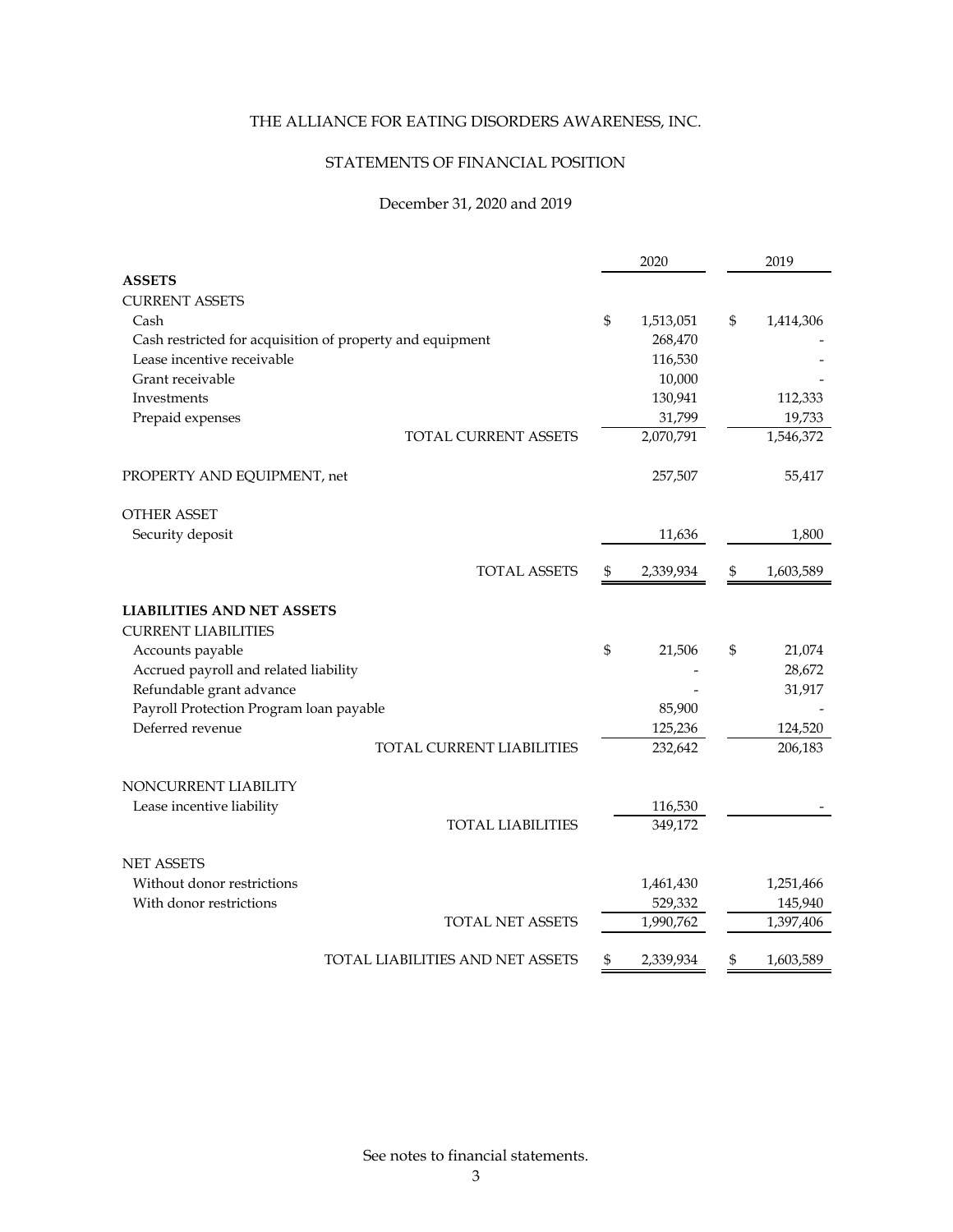# STATEMENTS OF ACTIVITIES

# Years Ended December 31, 2020 and 2019

|                                                                                               | 2020            | 2019            |
|-----------------------------------------------------------------------------------------------|-----------------|-----------------|
| <b>CHANGES IN NET ASSETS WITHOUT DONOR RESTRICTIONS</b><br>REVENUES, GAINS, AND OTHER SUPPORT |                 |                 |
| Revenues and gains                                                                            |                 |                 |
| Contributions                                                                                 | \$<br>411,338   | \$<br>340,608   |
| Special events                                                                                | 498,386         | 653,751         |
| Costs of direct benefits to donors                                                            | (55, 941)       | (94, 436)       |
| Grants                                                                                        | 111,501         | 109,083         |
| Partnerships                                                                                  | 170,998         | 120,000         |
| Conferences                                                                                   | 7,553           | 11,236          |
| Psychological services fees                                                                   | 11,767          | 13,070          |
| Investment return, net                                                                        | 10,662          | 24,020          |
| Other                                                                                         | 1,407           | 3,846           |
|                                                                                               | 1,167,671       | 1,181,178       |
| Net assets released from restrictions                                                         | 96,653          | 42,772          |
| Total revenues, gains and other support                                                       | 1,264,324       | 1,223,950       |
| <b>EXPENSES</b>                                                                               |                 |                 |
| Program services                                                                              |                 |                 |
| Outreach, education, prevention, and treatment                                                | 756,992         | 738,252         |
| Supporting services                                                                           |                 |                 |
| Management and general                                                                        | 176,284         | 190,131         |
| Fundraising                                                                                   | 121,084         | 130,192         |
| Total supporting services                                                                     | 297,368         | 320,323         |
| Total expenses                                                                                | 1,054,360       | 1,058,575       |
| <b>INCREASE IN NET ASSETS WITHOUT DONOR RESTRICTIONS</b>                                      | 209,964         | 165,375         |
| CHANGES IN NET ASSETS WITH DONOR RESTRICTIONS                                                 |                 |                 |
| Special events                                                                                | 38,045          | 66,383          |
| Contributions                                                                                 | 442,000         | 50,000          |
| Net assets released from restrictions                                                         | (96, 653)       | (42, 772)       |
| INCREASE IN NET ASSETS WITH DONOR RESTRICTIONS                                                | 383,392         | 73,611          |
| <b>INCREASE IN NET ASSETS</b>                                                                 | 593,356         | 238,986         |
| Net assets at beginning of year                                                               | 1,397,406       | 1,158,420       |
| NET ASSETS AT END OF YEAR                                                                     | \$<br>1,990,762 | \$<br>1,397,406 |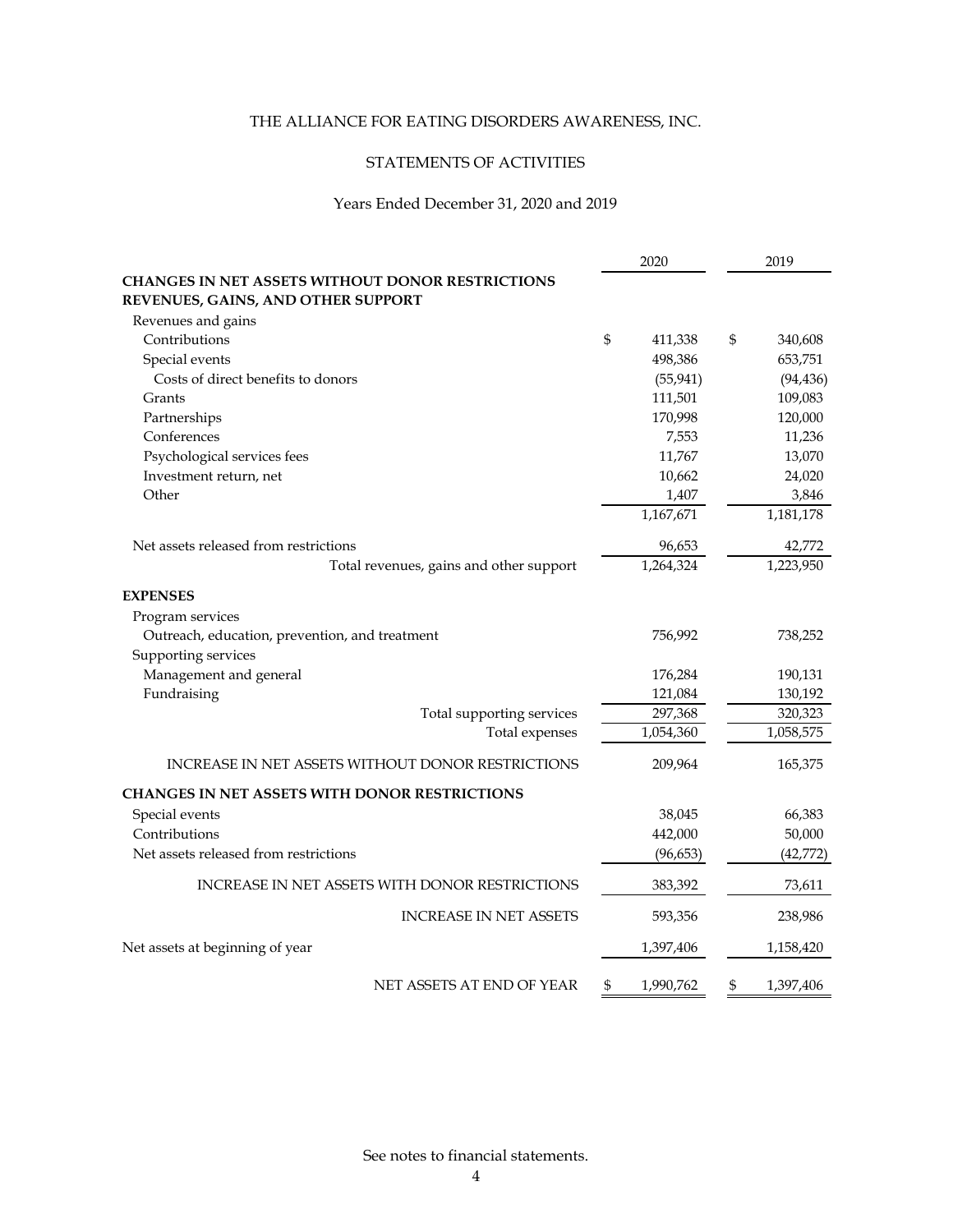# STATEMENTS OF FUNCTIONAL EXPENSES

# Years Ended December 31, 2020 and 2019

|                                        | 2020 |               |    |                            |    |             |    |           |    |           |
|----------------------------------------|------|---------------|----|----------------------------|----|-------------|----|-----------|----|-----------|
|                                        |      | Program       |    |                            |    |             |    |           |    |           |
|                                        |      | Services      |    | <b>Supporting Services</b> |    |             |    |           |    |           |
|                                        |      | Outreach,     |    |                            |    |             |    | Costs of  |    |           |
|                                        |      | Education,    |    |                            |    |             |    | Direct    |    |           |
|                                        |      | Prevention,   |    | Management                 |    |             |    | Benefits  |    |           |
|                                        |      | and Treatment |    | and General                |    | Fundraising |    | to Donors |    | Total     |
| <b>Salaries</b>                        | \$   | 279,028       | \$ | 97,433                     | \$ | 31,630      | \$ |           | \$ | 408,091   |
| Payroll taxes and benefits             |      | 59,947        |    | 22,192                     |    | 8,875       |    |           |    | 91,014    |
| Auto expense                           |      | 6,083         |    | 2,028                      |    |             |    |           |    | 8,111     |
| Board expense                          |      |               |    | 1,339                      |    |             |    |           |    | 1,339     |
| Computer expense                       |      | 52,930        |    | 2,399                      |    | 1,200       |    |           |    | 56,529    |
| Conferences                            |      | 11,497        |    |                            |    |             |    |           |    | 11,497    |
| Depreciation                           |      | 23,227        |    | 6,195                      |    | 1,548       |    |           |    | 30,970    |
| Event expenses                         |      |               |    |                            |    | 60,485      |    | 55,941    |    | 116,426   |
| Independent contractors                |      | 171,046       |    |                            |    |             |    |           |    | 171,046   |
| Insurance                              |      | 5,029         |    | 536                        |    |             |    |           |    | 5,565     |
| Meals                                  |      | 1,250         |    | 219                        |    |             |    |           |    | 1,469     |
| Membership                             |      | 6,879         |    |                            |    |             |    |           |    | 6,879     |
| Office expense                         |      | 21,515        |    | 4,465                      |    | 5,672       |    |           |    | 31,652    |
| Postage and printing                   |      | 18,971        |    |                            |    | 7,398       |    |           |    | 26,369    |
| Professional fees                      |      |               |    | 30,487                     |    |             |    |           |    | 30,487    |
| Rent                                   |      | 36,152        |    | 3,880                      |    | 970         |    |           |    | 41,002    |
| Social media                           |      | 48,690        |    | 2,705                      |    | 2,705       |    |           |    | 54,100    |
| Travel                                 |      | 2,038         |    |                            |    |             |    |           |    | 2,038     |
| <b>Utilities</b>                       |      | 12,710        |    | 2,406                      |    | 601         |    |           |    | 15,717    |
| <b>TOTAL EXPENSES</b>                  |      | 756,992       |    | 176,284                    |    | 121,084     |    | 55,941    |    | 1,110,301 |
| Less expenses included with revenues   |      |               |    |                            |    |             |    |           |    |           |
| on the statement of activities         |      |               |    |                            |    |             |    | (55, 941) |    | (55, 941) |
| Total expenses included in the expense |      |               |    |                            |    |             |    |           |    |           |
| section of the statement of activities | \$   | 756,992       |    | 176,284                    |    | 121,084     | \$ |           | \$ | 1,054,360 |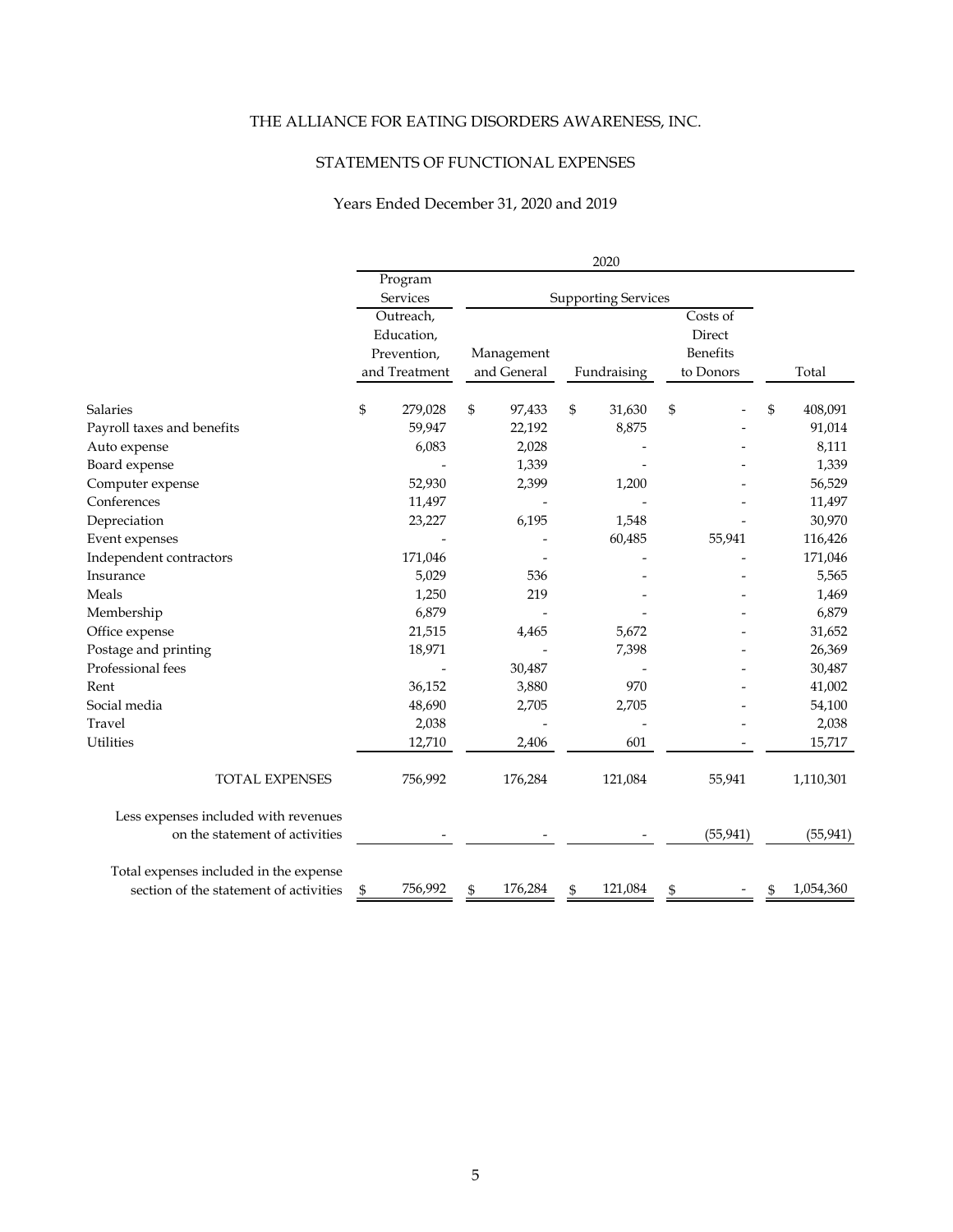|                 |         |                            | 2019          |                 |                 |
|-----------------|---------|----------------------------|---------------|-----------------|-----------------|
| Program         |         |                            |               |                 |                 |
| <b>Services</b> |         | <b>Supporting Services</b> |               |                 |                 |
| Outreach,       |         |                            |               | Costs of        |                 |
| Education,      |         |                            |               | Direct          |                 |
| Prevention,     |         | Management                 |               | <b>Benefits</b> |                 |
| and Treatment   |         | and General                | Fundraising   | to Donors       | Total           |
| \$              | 285,834 | \$<br>112,676              | \$<br>34,383  | \$              | \$<br>432,893   |
|                 | 46,816  | 17,062                     | 6,825         |                 | 70,703          |
|                 | 7,366   | 2,454                      |               |                 | 9,820           |
|                 |         | 3,647                      |               |                 | 3,647           |
|                 | 25,052  | 2,249                      | 1,497         |                 | 28,798          |
|                 | 32,057  |                            |               |                 | 32,057          |
|                 | 15,391  | 4,104                      | 1,026         |                 | 20,521          |
|                 |         |                            | 66,989        | 94,436          | 161,425         |
|                 | 156,483 | 1,087                      |               |                 | 157,570         |
|                 | 7,427   | 794                        |               |                 | 8,221           |
|                 | 3,082   | 585                        |               |                 | 3,667           |
|                 | 7,832   |                            |               |                 | 7,832           |
|                 | 32,947  | 7,980                      | 7,043         |                 | 47,970          |
|                 | 39,338  |                            | 9,162         |                 | 48,500          |
|                 |         | 29,000                     |               |                 | 29,000          |
|                 | 33,606  | 3,857                      | 964           |                 | 38,427          |
|                 | 13,500  | 750                        | 750           |                 | 15,000          |
|                 | 16,356  | 774                        | 775           |                 | 17,905          |
|                 | 15,165  | 3,112                      | 778           |                 | 19,055          |
|                 | 738,252 | 190,131                    | 130,192       | 94,436          | 1,153,011       |
|                 |         |                            |               | (94, 436)       | (94, 436)       |
| 5               | 738,252 | \$<br>190,131              | \$<br>130,192 | \$              | \$<br>1,058,575 |

See notes to financial statements.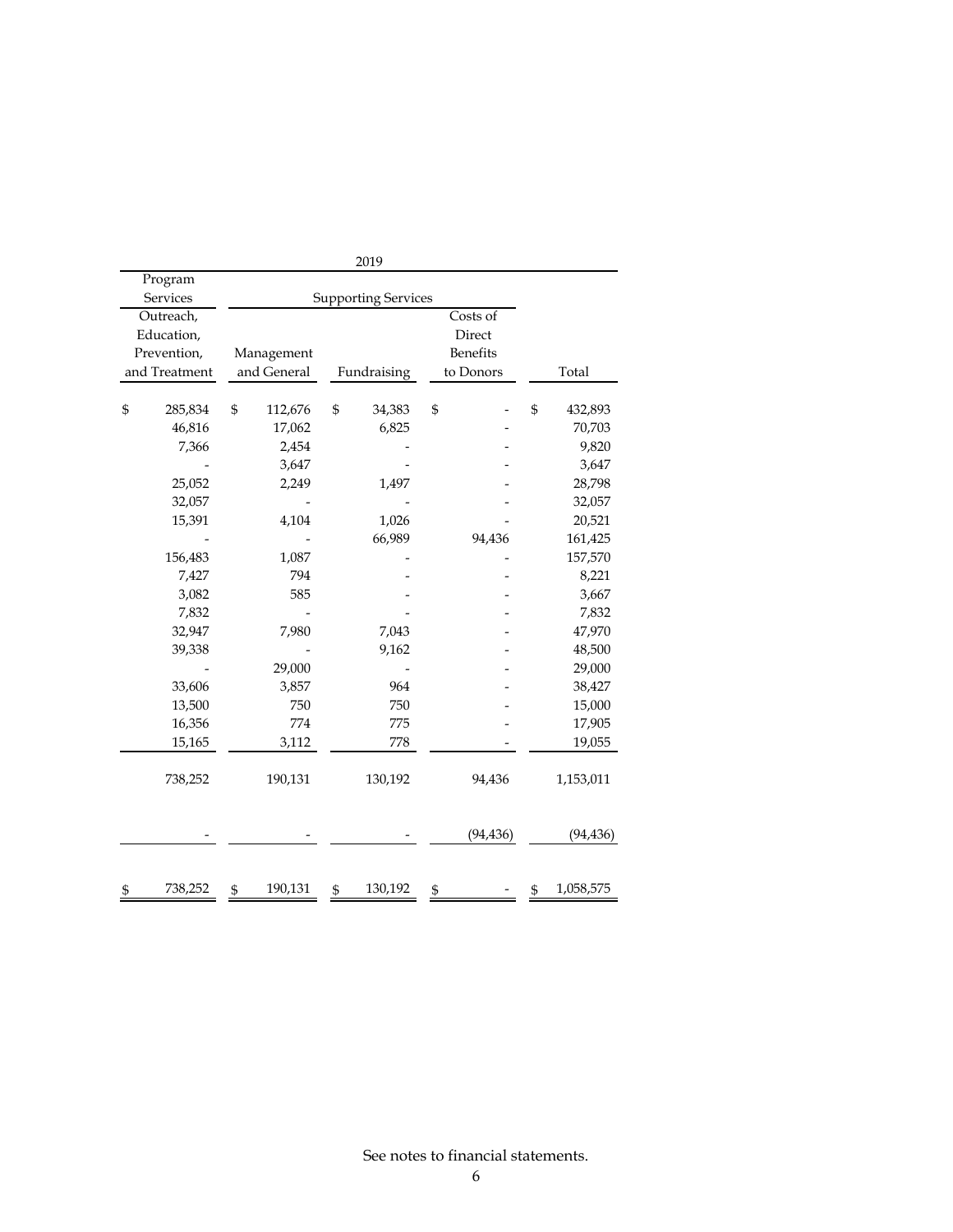# STATEMENTS OF CASH FLOWS

# December 31, 2020 and 2019

|                                                           | 2020 |            |              | 2019       |  |
|-----------------------------------------------------------|------|------------|--------------|------------|--|
| <b>OPERATING ACTIVITIES</b>                               |      |            |              |            |  |
| Increase in net assets                                    | \$   | 593,356    | \$           | 238,986    |  |
| Adjustments to reconcile increase in net assets           |      |            |              |            |  |
| to net cash provided by operating activities:             |      |            |              |            |  |
| Depreciation                                              |      | 30,970     |              | 20,521     |  |
| Contribution restricted for long-term purposes            |      | (385,000)  |              |            |  |
| Net realized and unrealized gain on investments           |      | (8,513)    |              | (15, 126)  |  |
| Contributed securities                                    |      | (10,095)   |              | (10,064)   |  |
| Changes in operating assets and liabilities               |      |            |              |            |  |
| Lease incentive receivable                                |      | (116, 530) |              |            |  |
| Grant receivable                                          |      | (10,000)   |              |            |  |
| Prepaid expenses                                          |      | (12,066)   |              | (7, 942)   |  |
| Security deposit                                          |      | (9,836)    |              |            |  |
| Accounts payable                                          |      | 432        |              | 4,286      |  |
| Accrued payroll and related liability                     |      | (28, 672)  |              | 7,992      |  |
| Refundable grant advance                                  |      | (31, 917)  |              | 2,417      |  |
| Deferred rent                                             |      |            |              | (4,259)    |  |
| Deferred revenue                                          |      | 716        |              | (82, 330)  |  |
| Lease incentive liability                                 |      | 116,530    |              |            |  |
| NET CASH PROVIDED BY OPERATING ACTIVITIES                 |      | 129,375    |              | 154,481    |  |
| <b>INVESTING ACTIVITIES</b>                               |      |            |              |            |  |
| Sales of investments                                      |      |            |              | 1,012,000  |  |
| Purchases of investments                                  |      |            |              | (661, 584) |  |
| Purchases of property and equipment                       |      | (233,060)  |              |            |  |
| NET CASH PROVIDED BY (USED IN)                            |      |            |              |            |  |
| <b>INVESTING ACTIVITIES</b>                               |      | (233,060)  |              | 350,416    |  |
| <b>FINANCING ACTIVITIES</b>                               |      |            |              |            |  |
| Contributions restricted for property and equipment       |      | 385,000    |              |            |  |
| Proceeds of loan                                          |      | 85,900     |              |            |  |
| NET CASH PROVIDED BY FINANCING ACTIVITIES                 |      | 470,900    |              |            |  |
| <b>INCREASE IN CASH</b>                                   |      | 367,215    |              | 504,897    |  |
| Cash at beginning of year                                 |      | 1,414,306  |              | 909,409    |  |
| CASH AT END OF YEAR                                       | \$   | 1,781,521  | \$           | 1,414,306  |  |
|                                                           |      |            |              |            |  |
| Cash                                                      |      | 1,513,051  |              | 1,414,306  |  |
| Cash restricted for acquisition of property and equipment |      | 268,470    |              |            |  |
| TOTAL CASH                                                | \$   | 1,781,521  | $\mathbb{S}$ | 1,414,306  |  |
|                                                           |      |            |              |            |  |
| NON-CASH INVESTING ACTIVITY<br>Contributed securities     | \$   | 10,095     | \$           | 10,064     |  |

See notes to financial statements.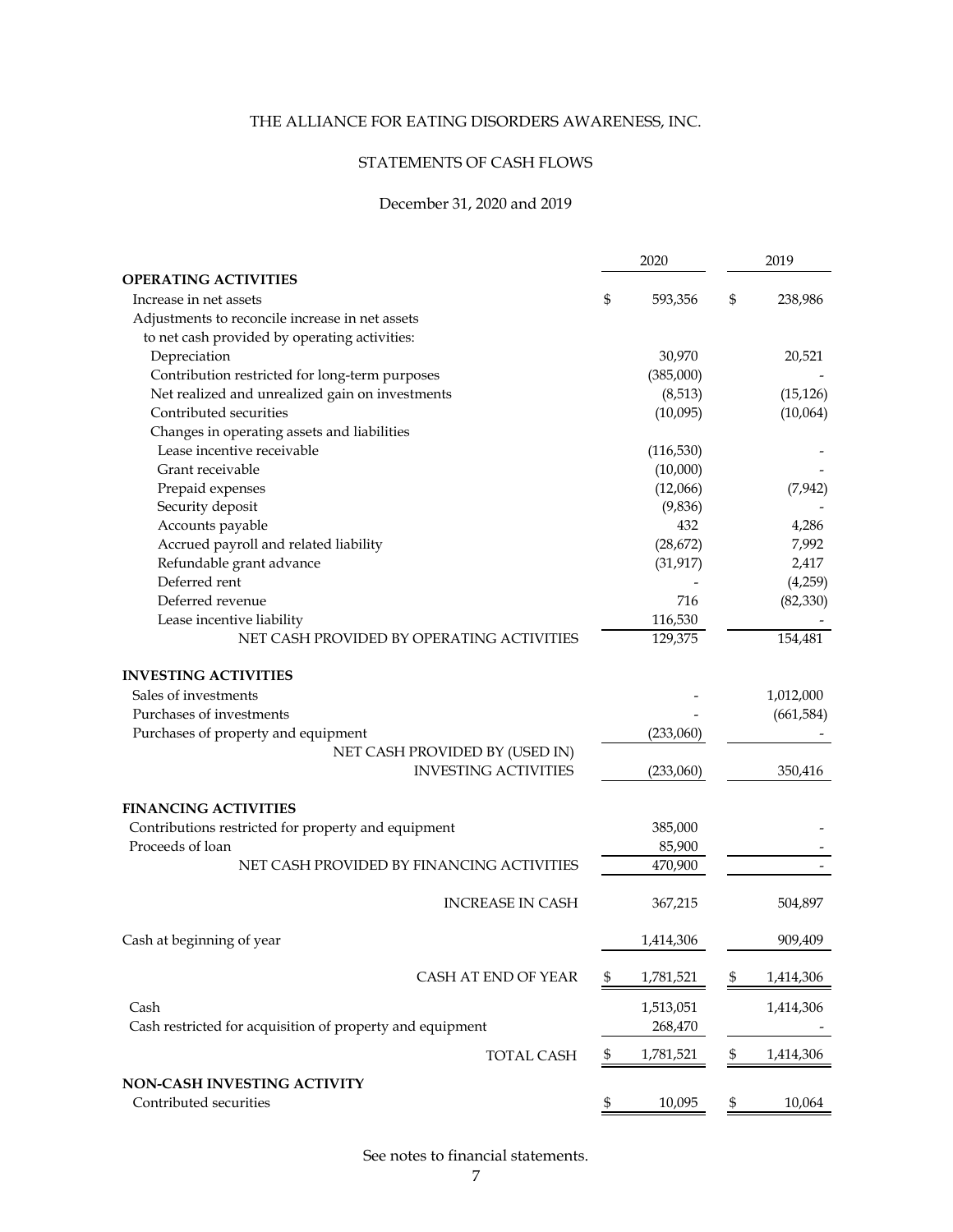#### NOTES TO FINANCIAL STATEMENTS

#### December 31, 2020 and 2019

## NOTE A - SIGNIFICANT ACCOUNTING POLICIES

Organization: The Alliance for Eating Disorders Awareness, Inc. (the "Alliance") is a not-for-profit organization incorporated under the laws of the State of Florida on October 2, 2000. The Alliance was formed to create a source of community outreach, education, awareness, and prevention of the various eating disorders for the greater Palm Beach County, Florida, area.

Basis of Presentation: The accompanying financial statements are presented on the accrual basis of accounting and present balances and transactions of the Alliance according to the existence or absence of donor-imposed restrictions. This has been accomplished by classification of net assets and transactions as follows:

*Net Assets Without Donor Restrictions* are resources generated from operations, unrestricted donations and lapse of temporary restrictions and are not subject to donor-imposed stipulations.

*Net Assets With Donor Restrictions* are those whose use by the Alliance has been limited by donors and grantors to a specific time period, purpose or in perpetuity.

Net assets of the restricted class are created only by donor-imposed restrictions on their use. All other net assets, including board-designated or appropriated amounts, are legally unrestricted, and are reported as part of net assets without donor restrictions.

Cash: Cash includes amounts on deposit in checking accounts and in a brokerage account. The Alliance had deposits that exceeded federal deposit insurance by approximately \$789,000 and \$670,000 at December 31, 2020 and 2019, respectively.

Investments: Investments consist of equity securities and exchange traded funds, both of which are recorded at fair value. The Alliance's investments are held by a brokerage firm and are not collateralized or insured. Interest income is recorded on the accrual basis and dividend income is recorded on the exdividend date.

Property and Equipment: Property and equipment is stated at cost or if donated, fair value at the date of the gift. All property and equipment with a cost in excess of \$1,000 is capitalized. Depreciation of property and equipment is provided using the straight-line method over the estimated useful lives of the related assets as follows:

| Leasehold improvements | 6 years |
|------------------------|---------|
| Equipment              | 5 years |

Donated assets are reported as support without donor restrictions unless the donor has restricted the donated asset to a specific purpose. Assets donated with explicit restrictions regarding their use and contributions of cash that must be used to acquire property and equipment are reported as net assets with donor restrictions. Absent donor stipulations regarding how long donated assets must be maintained, the Alliance reports expirations of donor restrictions when the donated or acquired assets are placed in service as instructed by the donor. The Alliance reclassifies net assets with donor restrictions to net assets without donor restrictions at that time.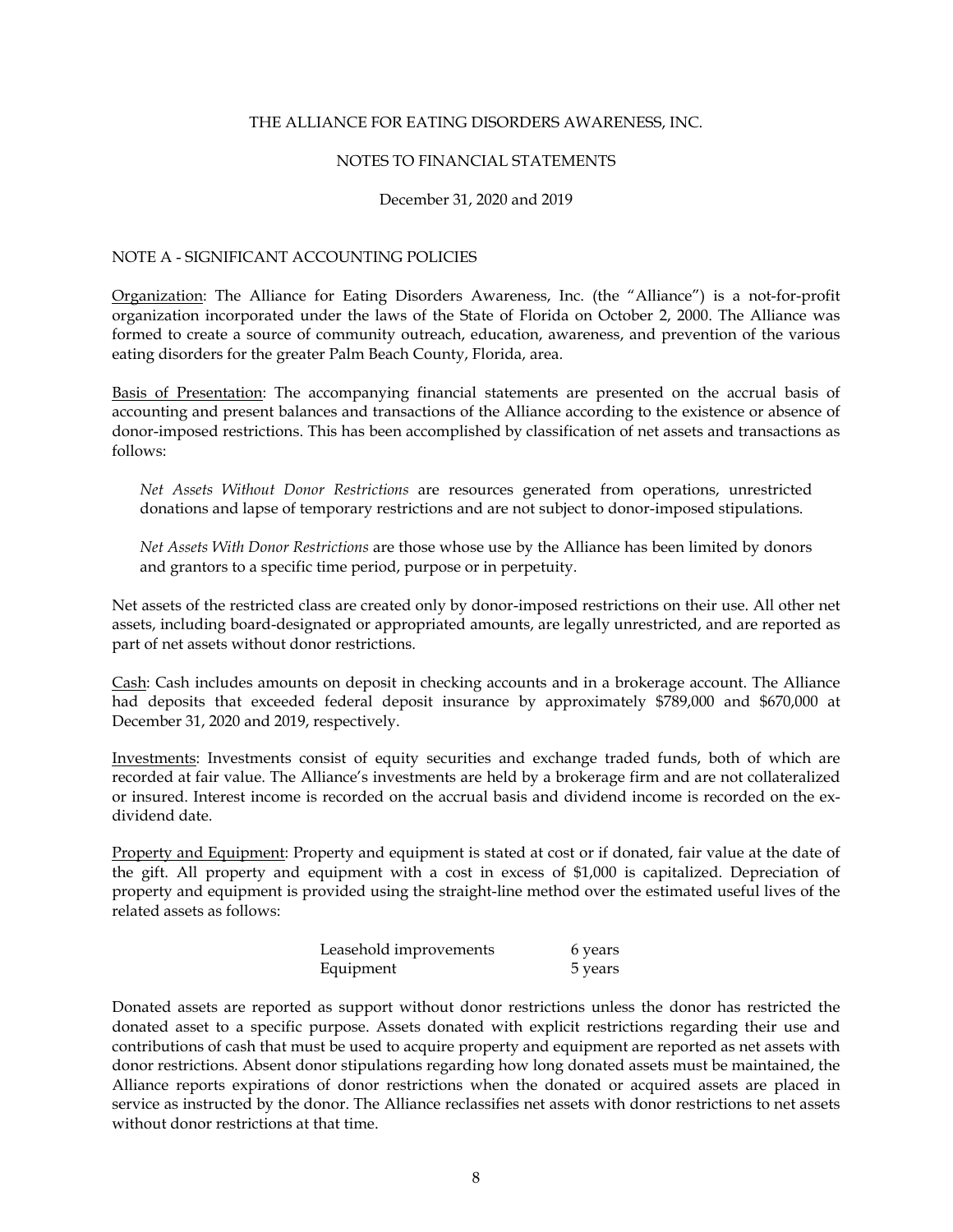#### NOTES TO FINANCIAL STATEMENTS

#### December 31, 2020 and 2019

## NOTE A - SIGNIFICANT ACCOUNTING POLICIES (Continued)

Refundable Grant Advance: During 2019 and 2018, the Alliance received conditional grant funds from a not-for-profit foundation which had to be used in support of a specific aspect of the Alliance's psychological services program within a specified time period. These funds were recognized as revenue when the Alliance incurred the specific expenses outlined in the grant agreement.

Deferred Revenue: Deferred revenue consists of amounts received for special events to be held in the subsequent year and partnerships applicable to the subsequent year. The deferred revenue balances at December 31, 2018, 2019 and 2020 were \$206,850, \$124,520 and \$125,236, respectively, and represent contract liabilities that are generally recognized as revenue in the subsequent year.

Contributions: The Alliance recognizes contributions, including unconditional promises to give, as revenue in the period received and earned. Contributions are reported as with or without donor restrictions depending on the absence or existence of donor stipulations that limit the use of the support. Contributions received with donor restrictions that are met in the same reporting period are reported as revenue without donor restrictions and an increase in net assets without donor restrictions. Contributions from Board Members (cash and contributed services) totaled approximately \$560,000 or 34% of total revenues, gains and other support for 2020 and \$223,000 or 17% for 2019. Conditional promises to give, those with a measurable performance or other barrier and a right of return, are not recognized until the conditions on which they depend have been met.

Contributed Services: Contributed services (i.e. in-kind contributions) are recognized if the services received (a) create or enhance long-lived assets or (b) require specialized skills, are provided by individuals possessing those skills, and would typically need to be purchased if not provided by donation. Contributed professional services with a value of \$32,000 and \$54,000 were received and recorded as contribution revenue and corresponding expenses during the years ended December 31, 2020 and 2019, respectively. Additionally, a substantial number of unpaid volunteers have made significant contributions of their time to the Alliance. The value of such volunteered time is not reflected in these financial statements, since it does not meet the accounting recognition requirements.

Revenue Recognition: The Alliance has five main sources of revenue: contributions, special events income, grants, partnerships, and conferences and service fees. Contributions are recognized when cash, securities or other assets, an unconditional promise to give, or notification of a beneficial interest is received. Conditional promises to give, that is, those with a measurable performance or other barrier, and a right of return, are not recognized until the conditions on which they depend have been substantially met. The Alliance records special events revenue equal to the fair value of direct benefits to donors, and contribution income for the excess received when the event takes place. Sponsorship revenue and ticket sales received in advance of the event are recorded as deferred revenue until the event takes place. Grant revenue is often conditioned upon certain performance requirements and/or the incurrence of allowable qualifying expenses. In these instances, amounts received are recognized as revenue when the Alliance has incurred expenditures in compliance with specific contract or grant provisions. Amounts received prior to incurring qualifying expenditures are reported as a refundable grant advance in the statement of financial position. At December 31, 2020 and 2019, the Alliance had received \$0 and \$31,917, respectively, of grants that have not been recognized because qualifying expenditures have not yet been incurred. These amounts are reported in the statements of financial position as a refundable grant advance. Unconditional grants are recorded as revenue when received.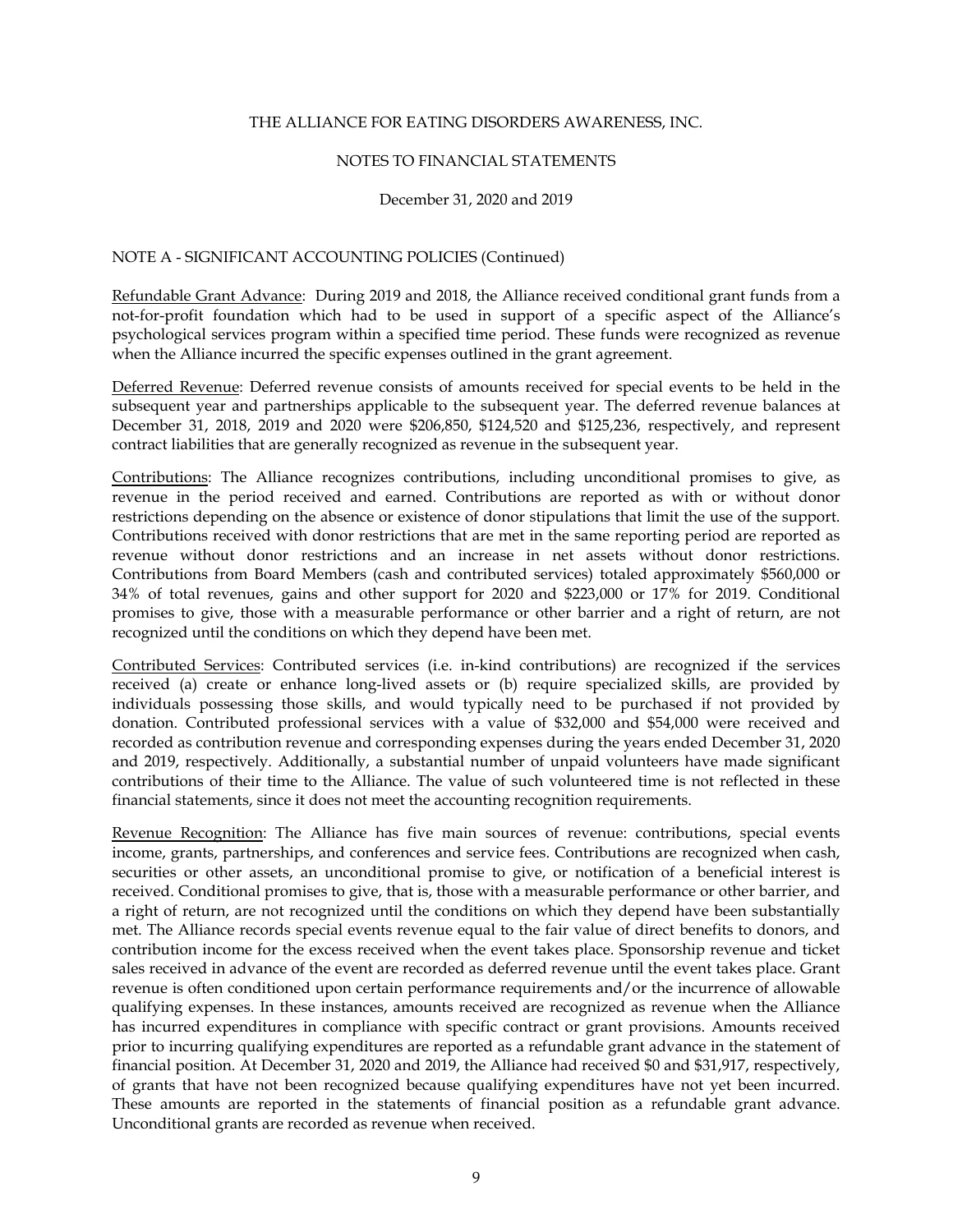#### NOTES TO FINANCIAL STATEMENTS

December 31, 2020 and 2019

## NOTE A - SIGNIFICANT ACCOUNTING POLICIES (Continued)

Partnership revenues are nonrefundable exchange transactions in which other organizations pay a fee to become partners with the Alliance and receive benefits during the calendar year. These transactions include multiple performance obligations which are satisfied during the calendar year. Partnership payments received prior to the year the performance obligations will be satisfied are included in deferred revenue in the statement of financial position. At both December 31, 2020 and 2019, partnership payments received in advance totaled \$35,000. Conference and psychological services fees are recognized as revenue when the conference takes place or the psychological counseling services are provided. Conference fees paid in advance are refundable until such time as the conference begins. There was no liability for conference registration fees paid in advance at December 31, 2020 and 2019. Psychological services fees are generally paid when the services are rendered.

Functional Allocation of Expenses: The costs of providing various programs and supporting services activities of the Alliance have been summarized on a functional basis in the accompanying statements of activities and functional expenses. The statements of functional expenses present the natural classification detail of expenses by function. Accordingly, certain costs have been allocated among the programs and supporting services benefited. Expenses, which can be specifically identified with a functional category, are charged accordingly. Expenses which are not directly identifiable with a specific functional category require allocation on a reasonable basis that is consistently applied. Such expenses are allocated on the basis of estimates of time and effort.

Income Taxes: The Alliance is a not-for-profit organization exempt from income taxes under Internal Revenue Code Section 501(c)(3). The Alliance is classified as a publicly supported organization other than a private foundation. Therefore, no provision for income taxes has been made in these financial statements.

The Alliance evaluates its uncertain tax positions in accordance with FASB ASC 740, *Income Taxes*, which states that management's determination of the taxable status of an entity, including its status as a taxexempt entity, is a tax position subject to the standards required for accounting for uncertainty in income taxes. Management does not believe that the Alliance has any significant uncertain tax positions that would be material to the financial statements. The Alliance's tax returns for tax years prior to 2017 are no longer subject to examination by taxing authorities.

Recent Accounting Pronouncements: The following updates to accounting standards have been issued by the FASB and may affect the Organization in future years. Management has not completed its analysis of the effects, if any, of the following standard:

ASU 2016-02, *Leases*, requires lessees to record right-of-use assets and lease liabilities arising from most operating leases on the statement of financial position. This standard will be effective for the Organization for the year ending December 31, 2022 and must be adopted using a modified retrospective method.

ASU 2020-07, *Not-for-Profit Entities (Topic 958), Presentation and Disclosures by Not-for-Profit Entities for Contributed Nonfinancial Assets*, requires contributions of nonfinancial assets to be shown as a separate line item in the statement of activities, as well as certain required disclosures. This standard will be effective for the year ending December 31, 2022.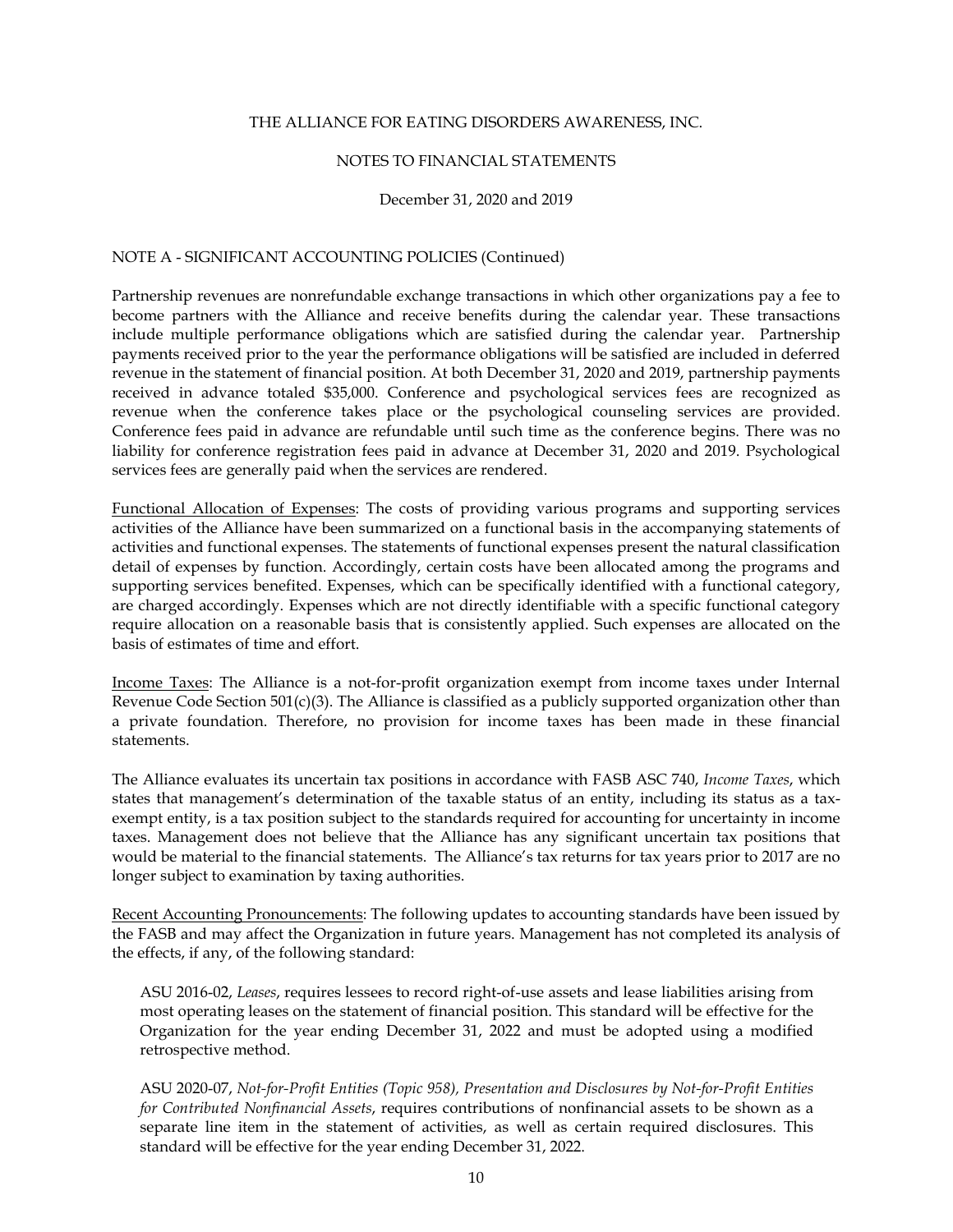#### NOTES TO FINANCIAL STATEMENTS

#### December 31, 2020 and 2019

## NOTE A - SIGNIFICANT ACCOUNTING POLICIES (Continued)

Use of Estimates and Assumptions: Management uses estimates and assumptions in preparing financial statements in accordance with U.S. generally accepted accounting principles. Those estimates and assumptions affect the reported amounts of assets and liabilities, the disclosure of contingent assets and liabilities, and the reported revenue and expenses. Actual results could vary from the estimates that were used.

Subsequent Events: The Alliance has evaluated subsequent events through June 18, 2021, which is the date the financial statements were available to be issued.

## NOTE B - AVAILABILITY AND LIQUIDITY

The Alliance manages its liquidity to operate within a prudent range of financial soundness and stability, and maintain adequate liquid assets to fund operating needs. The Alliance aims to keep a minimum of nine months of budgeted operating expenditures in cash and also invests in marketable securities which include equity securities and exchange traded funds. In addition to financial assets available to meet general expenditures over the next 12 months, the Alliance operates with a balanced budget and anticipates collecting sufficient revenue to cover general expenditures not covered by donor-restricted resources.

The following table reflects the Alliance's financial assets as of December 31, 2020 and 2019, reduced by amounts that are not available to meet general expenditures within one year of the statement of financial position date. The Alliance considers contributions with donor restrictions for use in current programs which are ongoing, major, and central to its operations and expected to be used within one year to be available to meet cash needs for general expenditures within one year. General expenditures include administrative and general expenses, fundraising expenses and all expenditures related to its ongoing program related activities.

|                                                                                                 | 2020            | 2019            |
|-------------------------------------------------------------------------------------------------|-----------------|-----------------|
| Financial assets at December 31                                                                 |                 |                 |
| Cash                                                                                            | \$<br>1,781,521 | \$<br>1,414,306 |
| Receivables                                                                                     | 126,530         |                 |
| Investments                                                                                     | 130,941         | 112,333         |
| Total financial assets at December 31                                                           | 2,038,992       | 1,526,639       |
| Less amounts not available to meet general expenditures within<br>one year:                     |                 |                 |
| Cash restricted for acquisition of property and equipment                                       | (268,470)       |                 |
| Lease incentive receivable                                                                      | (116, 530)      |                 |
| Donor restricted net assets not expected to be used for general<br>expenditures within one year | (61, 517)       | (12, 279)       |
| Total financial assets available at December 31                                                 | 1.592.475       | 1.514.360       |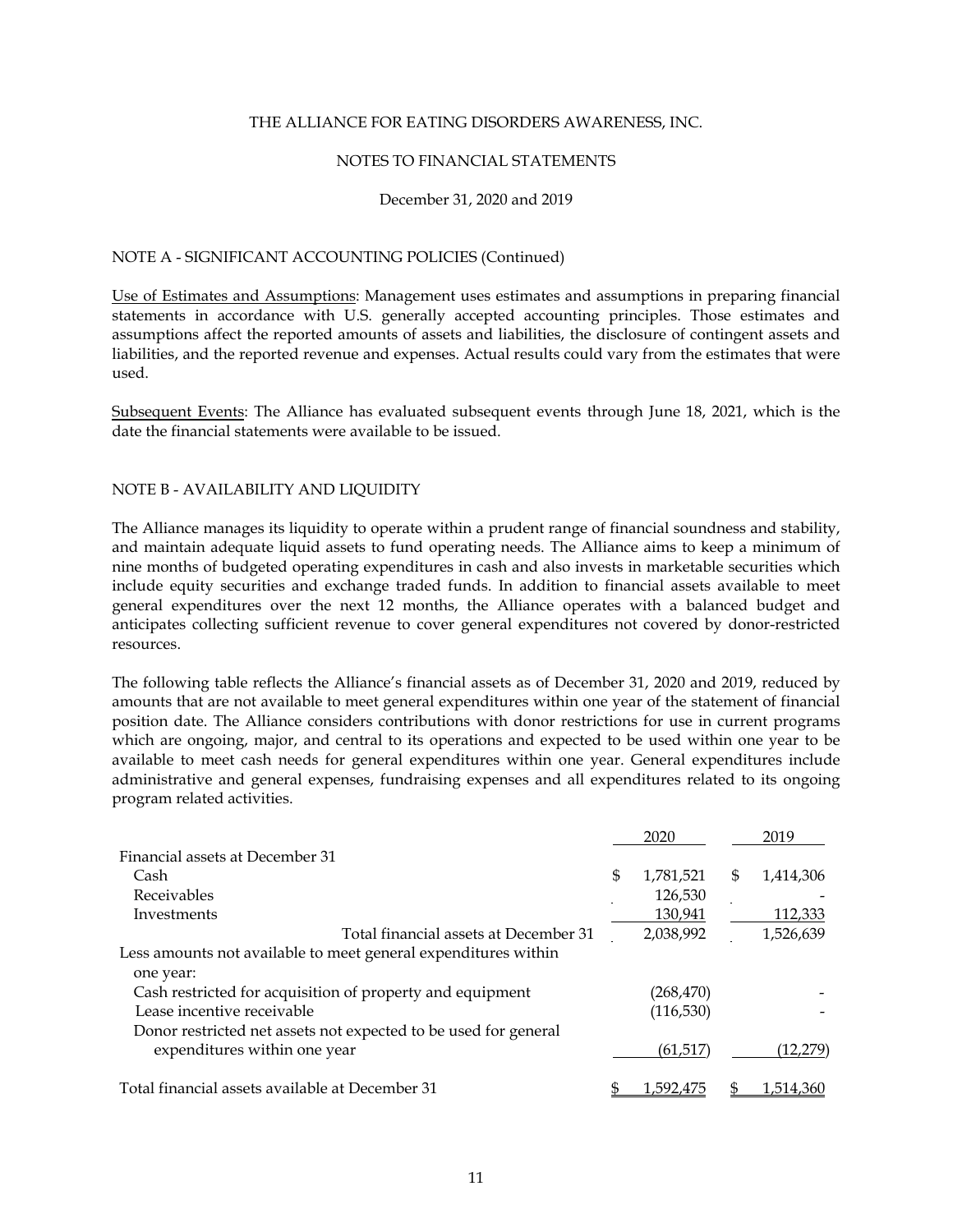#### NOTES TO FINANCIAL STATEMENTS

December 31, 2020 and 2019

## NOTE C - INVESTMENTS AND FAIR VALUE MEASUREMENTS

The cost and fair value of investments at December 31, 2020 and 2019 were as follows:

|                              | 2020      |  |            |  |           | 2019 |            |
|------------------------------|-----------|--|------------|--|-----------|------|------------|
|                              | Cost      |  | Fair Value |  | Cost      |      | Fair Value |
| Marketable equity securities | 66,372 \$ |  | 66,875 \$  |  | 56.277 \$ |      | 54,998     |
| Exchange traded funds        | 54,465    |  | 64,066     |  | 54,465    |      | 57,335     |
| Total Investments \$         | 120.837   |  | 130,941    |  | 110.742   |      | 112,333    |

The Alliance's investments are exposed to various risks, such as interest rate, market and credit risks. In addition, certain investments may be subject to additional risks including, foreign currency risk, derivatives risk, foreign and emerging markets risk, leveraging risk, liquidity risk, real estate risk and small company risk. Due to the various risks associated with investments, it is at least reasonably possible that changes in the values of investments will occur in the near term and that such changes could materially affect the Alliance's account balances and the amounts reported in the statements of financial position.

FASB ASC 820, *Fair Value Measurements and Disclosures,* establishes a framework for measuring fair value through a hierarchy that prioritizes the inputs to valuation techniques used to measure fair value. The hierarchy gives highest priority to unadjusted quoted prices in active markets for identical assets and liabilities (Level 1 measurements) and the lowest priority to unobservable inputs (Level 3 measurements). The three levels of the fair value hierarchy under FASB ASC 820 are described below:

Level 1: Inputs are quoted prices (unadjusted) in active markets for identical assets or liabilities that the Alliance has the ability to access at the measurement date.

Level 2: Inputs other than quoted prices included within Level 1 that are observable for the assets or liabilities, either directly or indirectly.

Level 3: Inputs are unobservable for the assets or liabilities.

The fair value measurement of an asset or liability within the fair value hierarchy is based on the lowest level of any input that is significant to the fair value measurement. Valuation techniques used need to maximize the use of observable inputs and minimize the use of unobservable inputs.

Items Measured at Fair Value on a Recurring Basis: The following methods and assumptions were used by the Alliance in estimating the fair value of financial instruments that are measured at fair value on a recurring basis under FASB ASC 820:

*Marketable equity securities and exchange traded funds*: Actively traded securities are valued at the closing price reported in the market on which the individual securities are traded.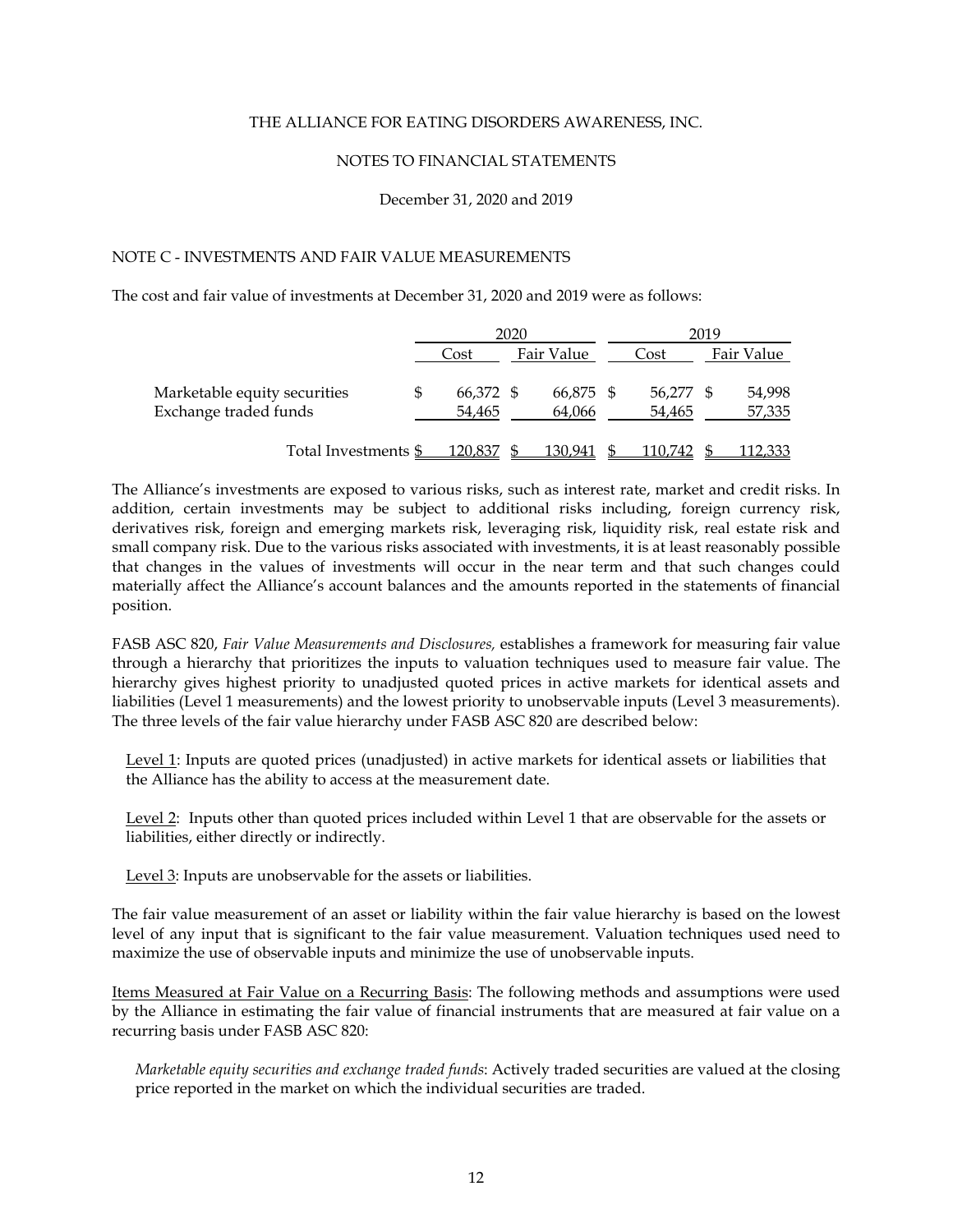#### NOTES TO FINANCIAL STATEMENTS

#### December 31, 2020 and 2019

# NOTE C - INVESTMENTS AND FAIR VALUE MEASUREMENTS (Continued)

The methods described above may produce a fair value calculation that may not be indicative of net realizable value or reflective of future fair values. Furthermore, while the Alliance believes its valuation methodologies are appropriate and consistent with other market participants, the use of different methodologies or assumptions to determine the fair value of certain financial instruments could result in a different fair value measurement at the reporting date. There were no changes in the methodologies used at December 31, 2020 and 2019.

The categorization of an investment or asset within the fair value hierarchy is based upon the pricing transparency of the investment and does not necessarily correspond to the Company's perceived risk of that investment.

Fair Value of Assets: The following table sets forth by level within the fair value hierarchy, the fair value of the Alliance's financial assets measured at fair value on a recurring basis at December 31, 2020 and 2019:

|                              | Fair Value at December 31, 2020 |                    |      |         |    |                                 |    |         |       |  |
|------------------------------|---------------------------------|--------------------|------|---------|----|---------------------------------|----|---------|-------|--|
|                              |                                 | Level 2<br>Level 1 |      | Level 3 |    |                                 |    |         | Total |  |
| <b>Assets</b>                |                                 |                    |      |         |    |                                 |    |         |       |  |
| Marketable equity securities | \$                              | 66,875             | - \$ |         | \$ |                                 | \$ | 66,875  |       |  |
| Exchange traded funds        |                                 | 64,066             |      |         |    |                                 |    | 64,066  |       |  |
| <b>Total Investments</b>     | S                               | 130,941            | \$   |         | £. |                                 |    | 130,941 |       |  |
|                              |                                 |                    |      |         |    | Fair Value at December 31, 2019 |    |         |       |  |
|                              |                                 | Level 1            |      | Level 2 |    | Level 3                         |    | Total   |       |  |
| <b>Assets</b>                |                                 |                    |      |         |    |                                 |    |         |       |  |
| Marketable equity securities | \$                              | 54,998             | \$   |         | \$ |                                 | S  | 54,998  |       |  |
| Exchange traded funds        |                                 | 57,335             |      |         |    |                                 |    | 57,335  |       |  |
| Total Investments            | \$                              | 112,333            | \$   |         |    |                                 |    | 112,333 |       |  |

#### NOTE D - PROPERTY AND EQUIPMENT

Property and equipment consisted of the following at December 31, 2020 and 2019:

|                               | 2020          | 2019 |           |  |
|-------------------------------|---------------|------|-----------|--|
| Leasehold improvements        | \$<br>118,986 | \$   | 118,986   |  |
| Equipment                     | 30,239        |      | 30,239    |  |
| Construction in Progress      | 233,060       |      |           |  |
|                               | 382,285       |      | 149,225   |  |
| Less accumulated depreciation | (124, 778)    |      | (93, 808) |  |
|                               | 257,507       |      | 55,417    |  |

Depreciation expense was \$30,970 and \$20,521 for 2020 and 2019, respectively.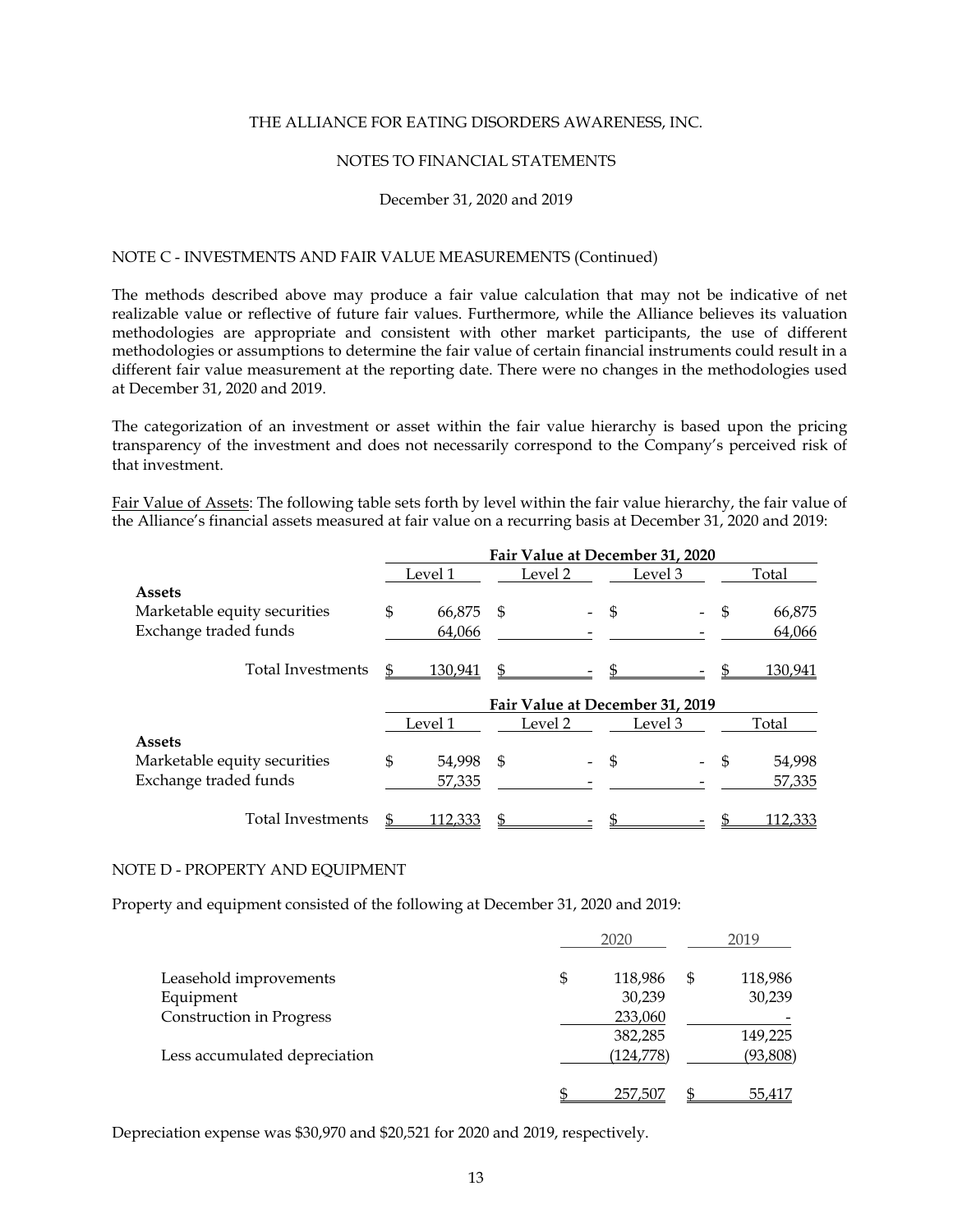#### NOTES TO FINANCIAL STATEMENTS

#### December 31, 2020 and 2019

#### NOTE E - PAYROLL PROTECTION PROGRAM LOAN PAYABLE

On April 24, 2020, the Organization received a loan in the amount of \$85,900 under the Paycheck Protection Program ("PPP") administered by the SBA, pursuant to the Coronavirus Aid, Relief and Economic Security Act ("CARES Act"). Interest accrued on the loan at 1.0% per month. Under the terms of the loan agreement, principal payments of \$4,722 plus interest were due monthly on the loan commencing in November 2020 through maturity in April 2022. In June 2020, the Paycheck Protection Program Flexibility Act of 2020 was passed, extending the deferral period for payments of principal, interest and fees on all PPP loans. In March 2021, the full amount of the loan was remitted to the lender by the SBA and the loan and all accrued interest was forgiven.

#### NOTE F - NET ASSETS WITH DONOR RESTRICTIONS

Net assets with donor restrictions consist of the following at December 31, 2020 and 2019:

|                                                    | 2020    | 2019    |
|----------------------------------------------------|---------|---------|
| <b>Purpose Restrictions</b>                        |         |         |
| Support groups and online referral guide           | 124,332 | 95,940  |
| Programs in Palm Beach County                      | 20,000  | 50,000  |
| Construction and other costs related to new office | 385,000 |         |
| Total                                              | 529,332 | 145.940 |

Net assets with donor restrictions are released from donor restrictions by incurring expenses satisfying the restricted purpose or by the occurrence of other events specified by donors. Net assets were released from donor restrictions during the years ended December 31, 2020 and 2019, as follows:

|                                                                           |       | 2020 |                  | 2019 |        |
|---------------------------------------------------------------------------|-------|------|------------------|------|--------|
| Purpose Restrictions Satisfied                                            |       |      |                  |      |        |
| Support groups and online referral guide<br>Programs in Palm Beach County |       |      | 46.653<br>50,000 |      | 42.772 |
|                                                                           | Total |      | 96.653           |      |        |

#### NOTE G - OPERATING LEASES

The Alliance conducts its operations from facilities which were leased under a three-year noncancelable operating lease which expired in September 2019, but was extended on a month-to-month basis. The Alliance is also leasing an automobile under a thirty-nine month noncancelable lease, expiring in February 2023 and office equipment under a sixty-three month noncancelable lease, expiring in December 2024. In July 2016, the Alliance entered into a three-year operating lease agreement for a facility to provide counseling services which expired in June 2019, but was extended on a month-to-month basis. Rent expense under these leases for the years ended December 31, 2020 and 2019, was \$41,002 and \$38,427, respectively.